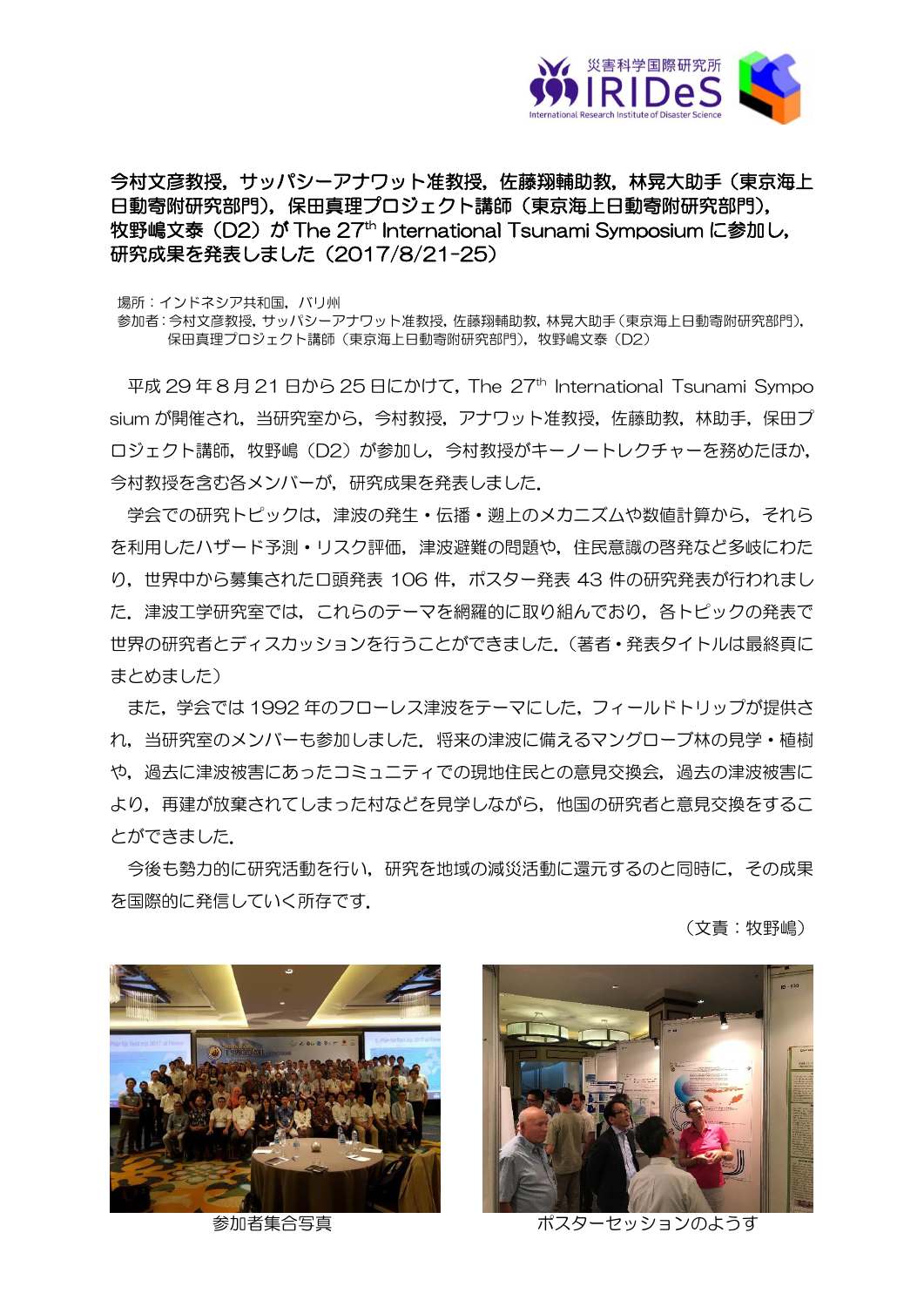





マングローブ植樹のようす アンターの過去の津波被災地でディスカッション